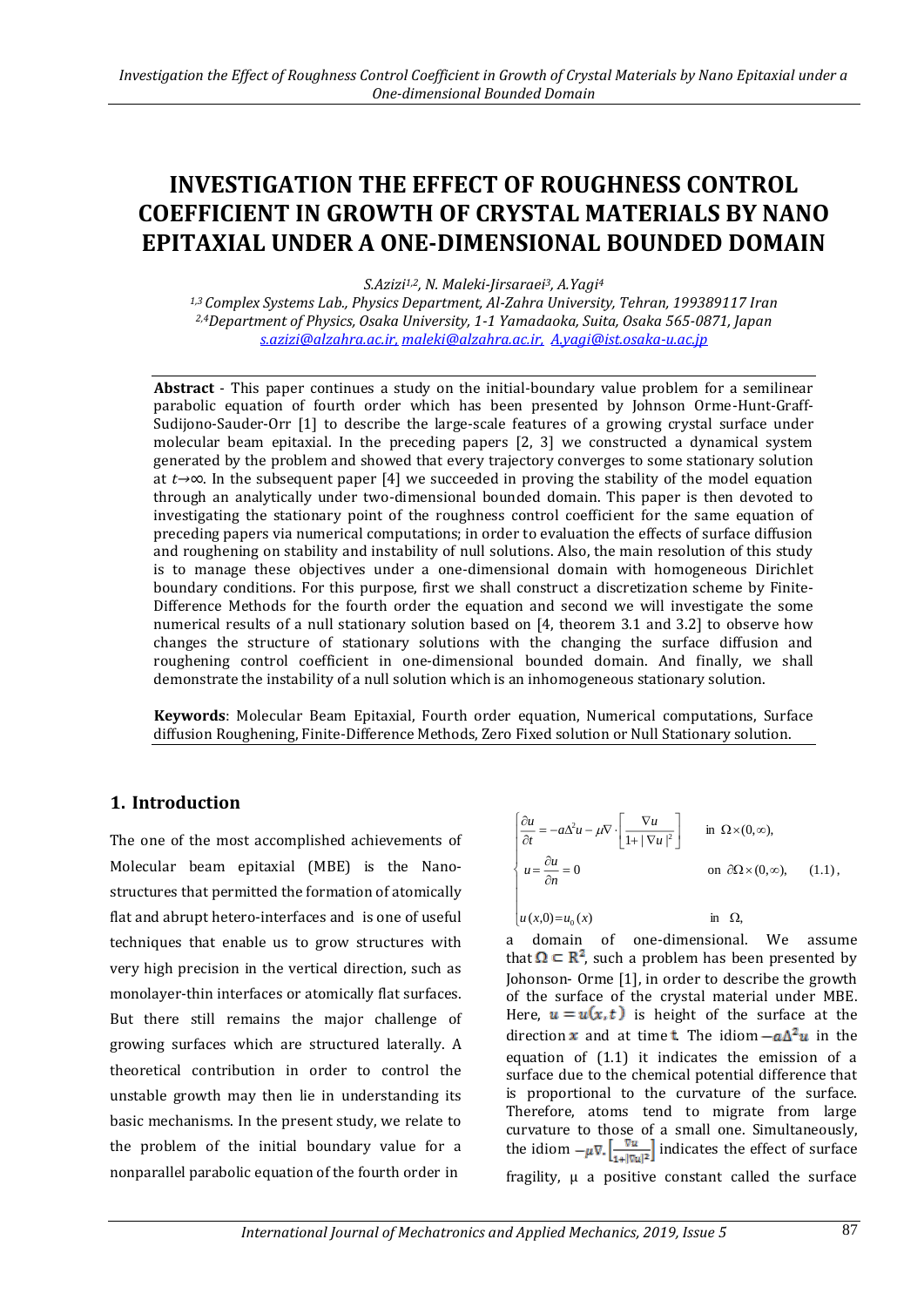hardness factor or surface roughening coefficient. Such a simulation arises from Schwebel's impediment. To solve the parabolic equation, it is naturally necessary that the boundary conditions be placed on the unknown function  $u(x, t)$ . In this study, we choose the boundary conditions of the homogeneous Dirichlet on  $\partial\Omega$  In this sense, we assume that the height of the surface is always controlled at a constant level,  $u = 0$ , along with the disappearance of natural derivatives,  $\frac{\partial u}{\partial n} = 0$ . In the papers of Fujimura et al. [5, 6 and 7], Neumann′s boundary conditions  $\frac{1}{2} \Delta u = 0$  were studied. In the preceding paper [2] we created a dynamical system ( $S(t)$ ,  $L_2(\Omega)$  manufactured by (1.1) for every initial mode  $u_0(x,y)$ , where  $S(t)$  is a sequential nonlinear behaviour on  $L_2(\Omega)$  specified by ecumenical solutions. And addition was shown that the dynamical system with having finite-dimensional attractor admits a In addition, it has been shown that the dynamic system adopts a Lyapunov function with finite absorption  $\Phi(u)$  of the form (3.1) Their values are uniformly reduced. That is, a real evaluation function is defined for all state functions  $u(x, y)$  its values are uniform for every path t  $\rightarrow \infty$ . Also in the paper [3] we presented that the situation  $\overline{u}(x, y)$  is motionless if and only if  $\overline{u}(x, y)$  is a critical value of the function, i.e.  $\Phi(\overline{u}) = 0$ . hence the long-term convergence of paths to some fixed solutions (1.1) depending on the initial functions. In [4], we managed to show the fixity and fluctuation of the zero solution analytically and numerically based on the two-dimensional boundary domain, and we also proved that a unique fixed solution is analogous.

This paper is a continuation of our study which uses numerical calculations of the critical point or fixed point of the roughness control coefficient for the problem of equation (1.1) in a finite domain of one dimension. We also show the fluctuation profiles of a zero solution in a finite domain based of force comparisons of surface diffusion parameter and roughness control coefficient.

In fact, we must prove that when the effects of surface penetration are stronger than the effects of roughness, then the zero solution is sustainable globally and in the meantime, when the effects of roughness are stronger than the effects of surface emission the zero solution is unstable. For this purpose, we first create an interpretive scheme with Finite-Difference Methods for equation (1.1), and secondly, we need to show some numerical results to observe how to change the structure of fixed solutions by changing the roughness control coefficient in a finite range of one-dimensional domain

# **2. Methods**

#### **Finite difference formulation for a onedimensional problem**

FDMs are numerical methods for solving differential equations using their approximation to differential equations. In which the approximate differences are approximate derivatives and involves the mixing of the spatial domain, the differential equation, and boundary conditions. In this section of the FDMs, we use the equation of model (1.1) in the one-dimensional domain to diagnose the problem.

#### **A. Discretization of time and space in onedimensional bounded domain**

The approximate solution in one dimensional case is obtained by  $u(x_i, t_n) \approx u_i^n$ , i= 0... *I* and *n*=0, 1, 2… The domain is divided in space and time and the approximate solution is calculated in space or time point, so the step size of the variable in the direction and the time step in *t* are labelled with Δ*x* and Δ*t* respectively. First we make the time factor  $(1.1)$ .

$$
\frac{\partial u}{\partial t} \approx \frac{u(x_i, t_n) - u(x_i, t_{n-1})}{\Delta t} \approx \frac{u_i^n - u_i^{n-1}}{\Delta t},
$$

The discrete space steps of the second derivative is obtained by the following way

$$
\frac{\partial^2 u}{\partial x^2} \approx \frac{u(x_{i+1}, t_n) - 2u(x_i, t_n) + u(x_{i-1}, t_n)}{(\Delta x)^2}
$$

$$
\approx D^2 u_i^n = \frac{u_{i+1}^n - 2u_i^n + u_{i-1}^n}{(\Delta x)^2},
$$

Similarly, on the basis of these relations, for the fourth derivative we have the following approximation

$$
\frac{\partial^4 u}{\partial x^4} \approx \frac{D^2 u_{i+1}^n - 2D^2 u_i^n + D^2 u_{i-1}^n}{(\Delta x)^2}
$$

Also, discretization of  $-\mu \left(\frac{\nabla u}{1+\vert \nabla u\vert^2}\right)$  in Eq. (1.1) is

presented in the following way

$$
Du_{i-\frac{1}{2}}^n = \frac{u_i^n - u_{i-1}^n}{\Delta x}, \quad Du_{i+\frac{1}{2}}^n = \frac{u_{i+1}^n - u_i^n}{\Delta x},
$$

Finally, the equation (1.1) after the division is as follows:

$$
u_i^{n+1} = u_i^n + \Delta t \left[ -a \frac{D^2 u_{i+1}^n - 2D^2 u_i^n + D^2 u_{i-1}^n}{(\Delta x)^2} - u_i^{n+1} + \Delta t \left( \frac{D u_{i+\frac{1}{2}}^n}{\Delta x} \left( \frac{D u_{i+\frac{1}{2}}^n}{1 + (D u_{i+\frac{1}{2}}^n)^2} - \frac{D u_{i-\frac{1}{2}}^n}{1 + (D u_{i-\frac{1}{2}}^n)^2} \right) \right)
$$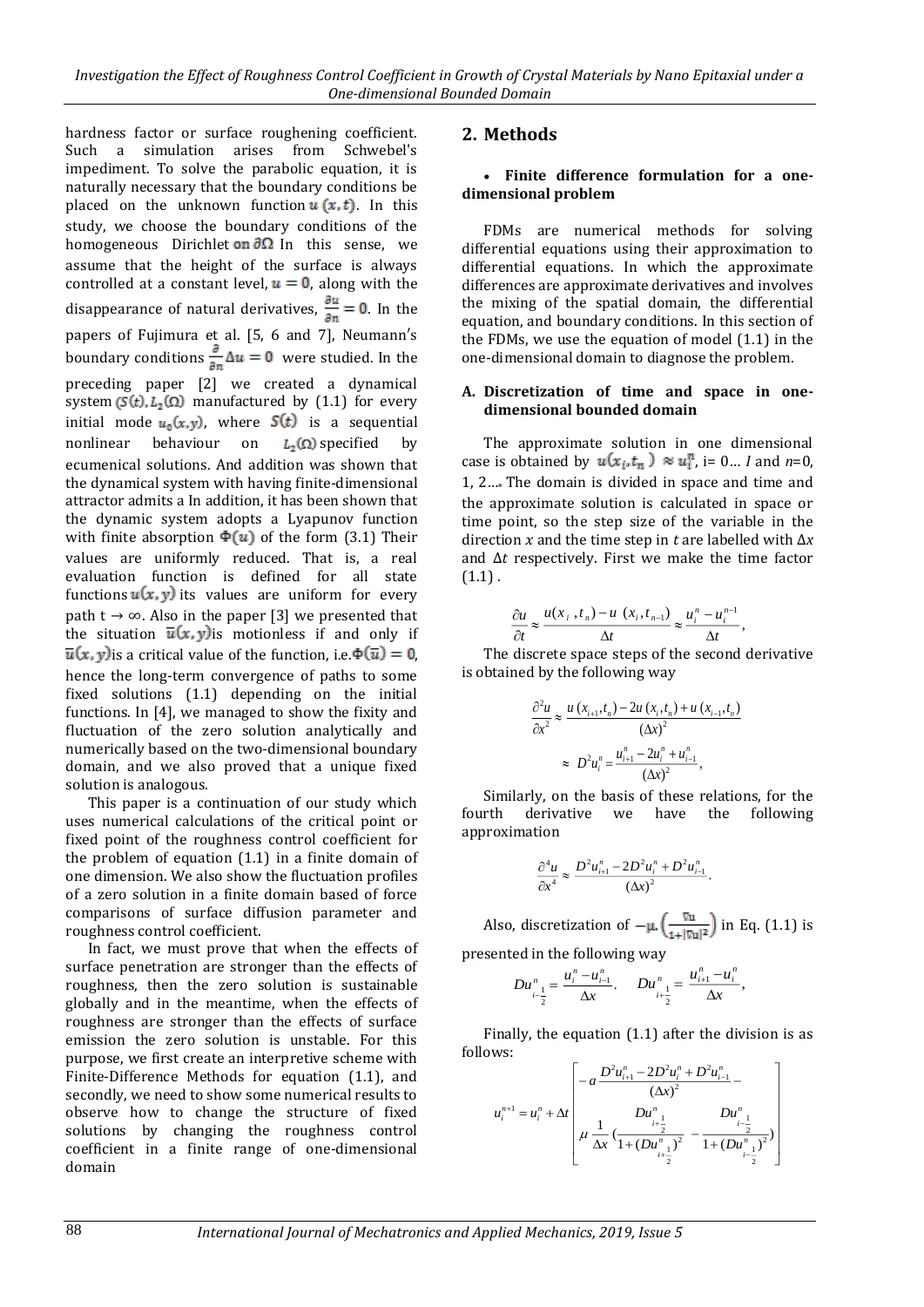#### **B. Discretization of boundary conditions in onedimensional bounded domain**

The equation (1.1) is provided under the boundary conditions of homogeneous Dirichlet. Therefore, to calculate the boundary conditions onedimensional for  $u = 0$  we supposed

$$
u_0^n=u_l^n=0,
$$

where in *i=0,…,I* and *n*=0, 1, 2, on the other side for discrete the  $\frac{\partial u}{\partial n} = 0$ , it is supposed that  $u_{l+1}^n = u_{l-1}^n, u_{-1}^n = u_1^n.$ 

#### **C. Applications of MATLAB program in onedimensional bounded domain**

The simulation process of equation (1.1) is presented by the MATLAB program. Expressed as follow

$$
u_i^{n+1} = u_i^n + \Delta t \left[ -a, part \ 1 - \mu \frac{1}{\Delta x} (part \ 2 - part \ 3) \right]
$$
  
part 
$$
1: \frac{D^2 u_{i+1}^n - 2D^2 u_i^n + D^2 u_{i-1}^n}{(\Delta x)^2} =
$$

$$
\frac{u_{i+1}^n - 2u_{i+1}^n + u_i^n}{\Delta x^2} - 2 \frac{u_{i+1}^n - 2u_i^n + u_{i-1}^n}{\Delta x^2} + \frac{u_i^n - 2u_{i-1}^n + u_{i-2}^n}{\Delta x^2} =
$$

$$
\frac{u_{i+2}^n - 4u_{i+1}^n + 6u_i^n - 4u_{i-1}^n + u_{i-2}^n}{\Delta x^4}.
$$

*part* 2 – *part* 3:

$$
\frac{u_{i+1}^n - u_i^n}{\Delta x} - \frac{u_i^n - u_{i-1}^n}{\Delta x} =
$$
\n
$$
\frac{1 + (u_{i+1}^n - u_{i-1}^n)^2}{\Delta x} - \frac{1 + (u_i^n - u_{i-1}^n)^2}{\Delta x} =
$$
\n
$$
\frac{u_{i+1}^n - u_i^n}{\Delta x} \cdot \frac{(\Delta x)^2 + (u_{i+1}^n - u_i^n)^2}{\Delta x} - \frac{u_i^n - u_{i-1}^n}{\Delta x} \cdot \frac{(\Delta x)^2 + (u_i^n - u_{i-1}^n)^2}{(\Delta x)^2 + (u_i^n - u_{i-1}^n)^2} =
$$
\n
$$
\frac{\Delta x (u_{i+1}^n - u_i^n)}{(\Delta x)^2 + (u_{i+1}^n - u_i^n)^2} - \frac{\Delta x (u_i^n - u_{i-1}^n)}{(\Delta x)^2 + (u_i^n - u_{i-1}^n)^2}.
$$

The definition of the Dirichlet boundary condition then is as follows:

$$
u_0^n = u_I^n = 0,
$$
  

$$
u_{I+1}^n = u_{I-1}^n, u_{-1}^n = u_{+1}^n.
$$

# **3. Numerical Result**

In this section we illustrate some numerical examples of a zero fixed solution or in other words, null stationary solution based on force comparisons of surface diffusion parameter and roughness control coefficient to observe how changes the structure of fixed solutions. This claim is derived from the theorem [(3.1 and 3.2) and 4].

Proved in these sources that, (if  $ad^{-2} > \mu$ , then the zero solution is stable; otherwise, If  $ad^{-2} < \mu$ , then the null solution is unstable). In the our preceding paper [4] we shown that the stability and instability of the zero solution is determined by dominance in magnitude of the two coefficients  $a$ and  $\mu$  to the other but with weight  $d^{-2}$  for a. Such that these coefficients are the surface diffusion and roughening constantans; respectively. We also proved that if the Let  $\Omega = (0, l_1)$ , then weight constant *d* is estimated by  $d \le \frac{l_{1l_2}}{\pi \sqrt{l_1^2 + l_2^2}}$ . according the If  $\mu<\frac{\pi^2\left(l_1^2+l_2^2\right)\alpha}{l_1^2+l_2^2},$  then the null solution

is globally stable.

Then, we show the numerical results of a Fixed zero solution based on mentioned analytical results to observe how changes the structure of stationary solutions with the changing the surface diffusion and roughening control coefficient in one-dimensional bounded domain. And finally, we shall demonstrate the fixity and fluctuation of a zero solution which is an asymmetric constant solution. For this reason, we consider in (1.1) the distance of  $\Omega = (0, l)$ , where  $l = 1$  The coefficient a is fixed as  $a = 1$  but  $\mu > 0$  it is considered as a control parameter. In this section constant  $\bf{d}$  is computed as  $d \approx \frac{1}{\sqrt{2}}$  (cf. [4, Theorem 5.4]). We also define the primary function as follows.  $u_0(x) = 0.1[\sin(2 \times 3.14 x)],$  $x \in \Omega$ .

Which is a disorder of the solution zero *u≡0*. It is obvious that the solution of zero is a unique homogeneous fixed solution.

#### **A. Investigation of critical point or stationary point by roughening coefficient in onedimensional**

The critical point of a function with real variables is a point in the domain of that function, where the function is not indeterminable at that point or its derivative is zero.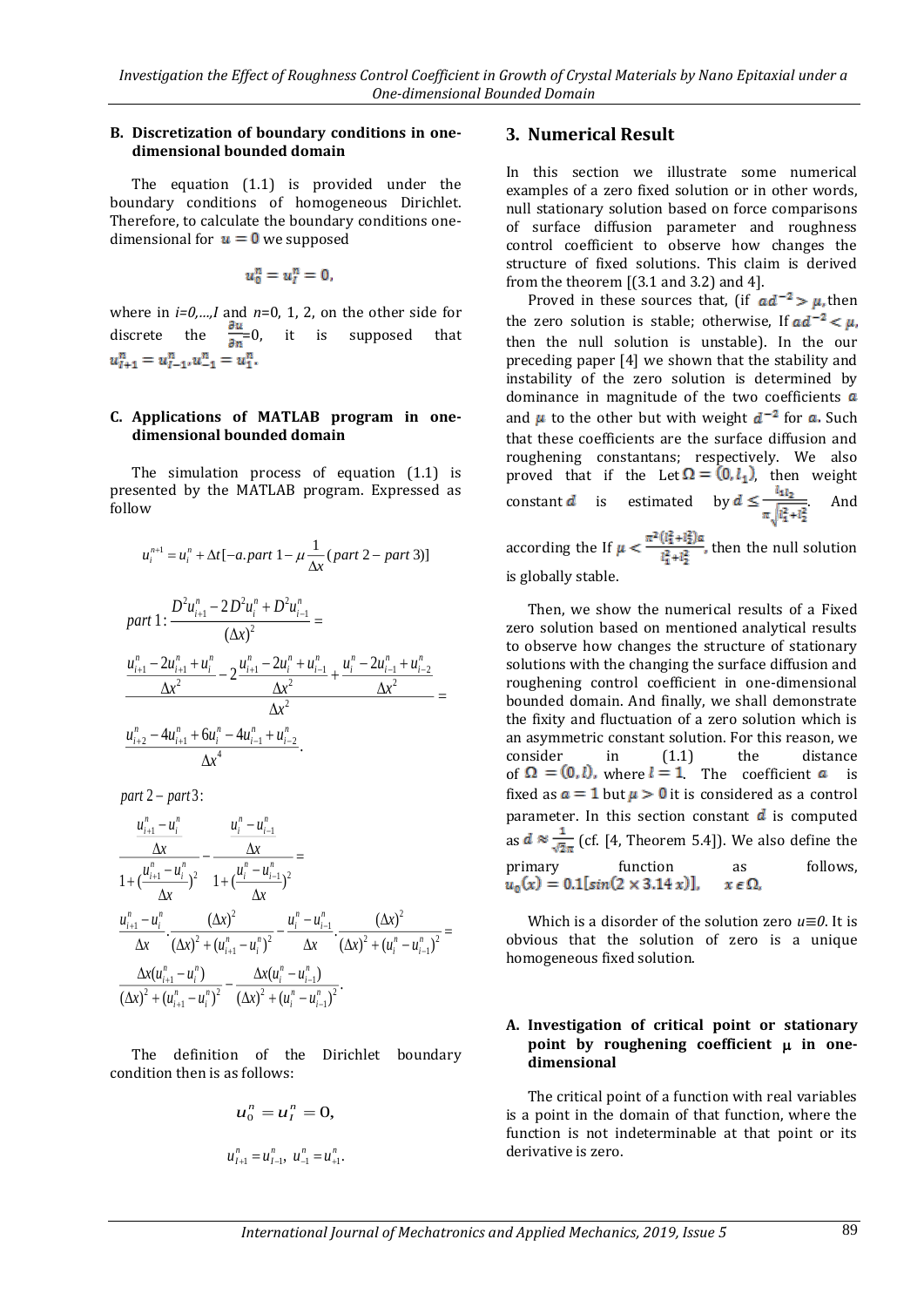In this section to find the static or fixed point we investigated the one dynamics system for several  $\mu$ at the same time  $t = 150$ . Then the critical point was observed about  $\mu$ =13. Note in the figure 4.1 that the remarkable point is that after a critical point any profiles with increased μ becomes asymmetric constant solution.



*Figure 4.1: Dynamics for several at the same*   $time t = 150$ 

### **B. Investigation of stability and instability of null solution by controlling roughening coefficient in 1D**

We illustrate some numerical examples which show stability or instability of null solution by controlling roughening coefficient  $\mu$ . Set first  $\mu = 12$ , such that  $ad^{-2} > 12$ , then the null

solution is stable. In this case, as seen by Figure 4.2, the solution tends to the null solution as  $t \to \infty$  This means that the null stationary solution is stable, and the Lyapunov function along this trajectory is given by Figure 4.2(d). As explained above, after proving global existing of solutions, we construct a dynamical system and show that the dynamical system possesses a Lyapunov function, i.e., a real valued function whose values decreases monotonously along any trajectory. Furthermore, using the Lyapunov function, it is proved that every trajectory converges asymptotically to a stationary state which is a critical point of the Lyapunov function and in which the roughening effect is completely balanced with the surface diffusion.



*Figure.4.2: Dynamics for μ=12 in 1D*

Take next  $\mu = 30$ , such that  $ad^{-2} < 30$ , then the zero solution is unstable or in other words there is a fluctuation on the surface. As seen by Figure 4.3, the solution no longer tends to the zero or null solution. Instead, with increasing time, the disruption of the two pillars of the pit (up, down) grows. This means that the fixed solution is unstable. The function diagram of the Lyapunov function along the path is shown in Figure 4.3 (j).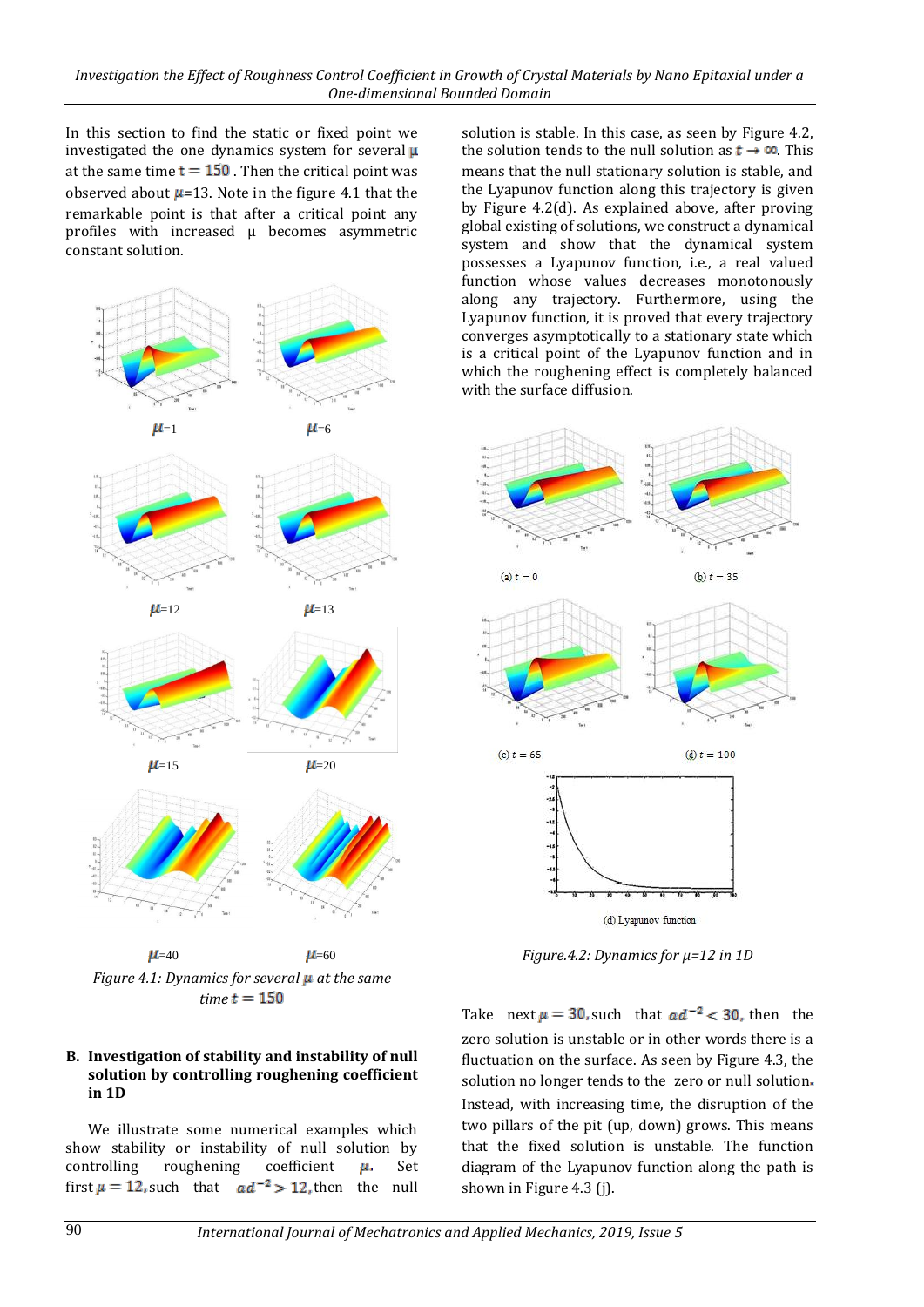

*Figure.4.3: Dynamics for μ=30 in 1D*

### **C. Change of profiles by enhancement of roughening control coefficient**

In this section, we shall illustrate some numerical results to observe how change the profile of null stationary solution by enhancement of roughening coefficient. Therefore, in order to justify this section by numerical examples, we consider (1.1) with one of the roughening coefficient  $\mu = 13, 25, 60, 90$ , at the same time t=200. The coefficient **a** is fixed as  $a = 1$ . And the initial function and internal domain is same as previous section A. When  $\mu = 13$  the solution tends to non-null stationary solution and as seen by Figure 4.4.a in each column there are 1 ridge. Set secondly  $\mu = 25$ . In this case as before, the solution tends to non-null stationary solution and the perturbation grows into two columns of ridges, with the exception that the number of ridges in a column increases more than the case of  $\mu = 13$ . In each column there are 2 ridges, as shown in Figure 4.4.b. Finally, set  $\mu = 60$  and 90. As noted above, in these cases, the solutions tends to non-null stationary solution and the perturbation grows into two columns of ridges and the numbers of ridges in each column are more than those of other cases, as shown in Figure 4.4.c and 4.4.d.



*Figure.4.4: Dynamics for μ=13, 25, 60, 90 at the same time t=200*

# **4. Conclusions**

In this paper, we used the fourth order parabolic equation model containing two terms describing surface diffusion and roughening effect in order to describe the growing process of crystal surface by MBE. By equipping the homogeneous Dirichlet boundary conditions, we studied the model equation numerically in one dimensional bounded domain.